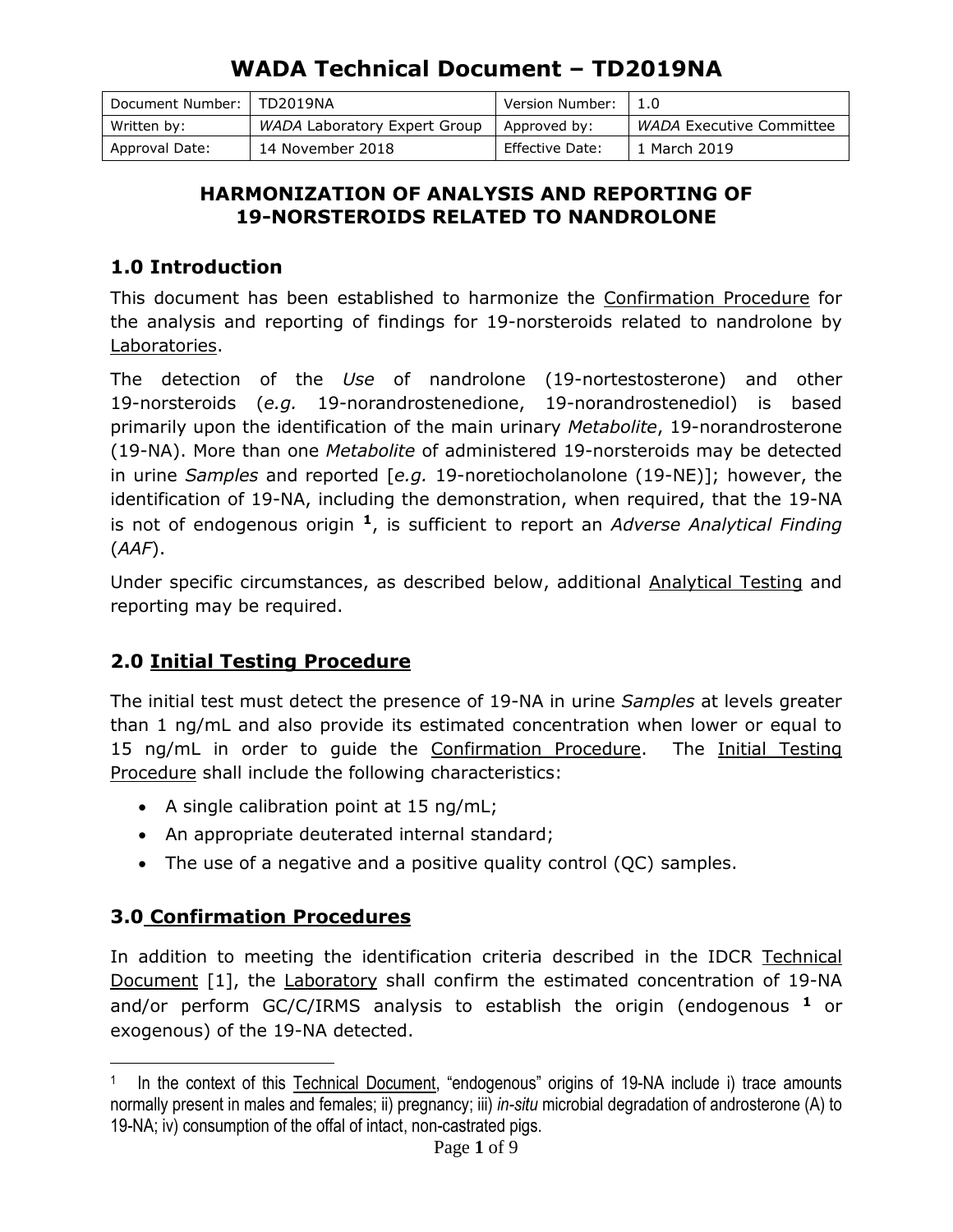| Document Number: | l TD2019NA                   | Version Number: |                                 |
|------------------|------------------------------|-----------------|---------------------------------|
| Written by:      | WADA Laboratory Expert Group | Approved by:    | <i>WADA</i> Executive Committee |
| Approval Date:   | 14 November 2018             | Effective Date: | 1 March 2019                    |

### 3.1 Identification and Estimation of Concentration

The Confirmation Procedure to estimate the concentration of 19-NA in the *Sample* shall include the following characteristics:

- A single calibration point at 15 ng/mL, preferably with the 19-NA concentration based on/traceable to a Certified Reference Material;
- An appropriate deuterated internal standard (*e.g.* 19-NA-d<sub>4</sub>-glucuronide);
- The use of a negative QC sample (at less than 2.5 ng/mL) and a positive QC sample (at greater than 15 ng/mL).

## 3.2 GC/C/IRMS Analysis

 $\overline{a}$ 

The GC/C/IRMS method to establish the origin of the 19-NA detected shall include the following characteristics (also refer to the TDIRMS [2] for general method characteristics):

- Each sequence of analysis by GC/C/IRMS shall include:
	- $\circ$  a negative QC urine:  $\delta^{13}$ C values of 19-NA and endogenous reference compound (ERC) in a normal endogenous range (*i.e.* between -16‰ and -26‰) **<sup>2</sup>**, with an absolute difference in δ<sup>13</sup>C values (∆δ) between ERC and 19-NA not greater than  $(\le)$  3‰; and
	- o a positive QC urine: δ <sup>13</sup>C value of ERC in a normal endogenous range (*i.e.* between -16‰ and -26‰), with an absolute ∆δ between ERC and 19-NA greater than 3‰.

These controls shall be subjected to the same sample preparation procedure as the *Sample* Aliquot.

 The GC/C/IRMS analysis shall include the confirmation of the 19-NA peak identity<sup>3</sup>.

<sup>&</sup>lt;sup>2</sup> Range of  $\delta^{13}$ C isotopic signatures around the world; the QC samples will reflect the geographical location of the Laboratory and do not have to cover the entire possible range of  $\delta^{13}C$  values.

<sup>&</sup>lt;sup>3</sup> For example, confirmation by GC/MS analysis performed under comparable chromatographic conditions. The purpose is to produce a chromatogram with similar peak profiles so that the spectra can be used to identify the peak(s) of interest. Minor differences in retention time between the two techniques are expected.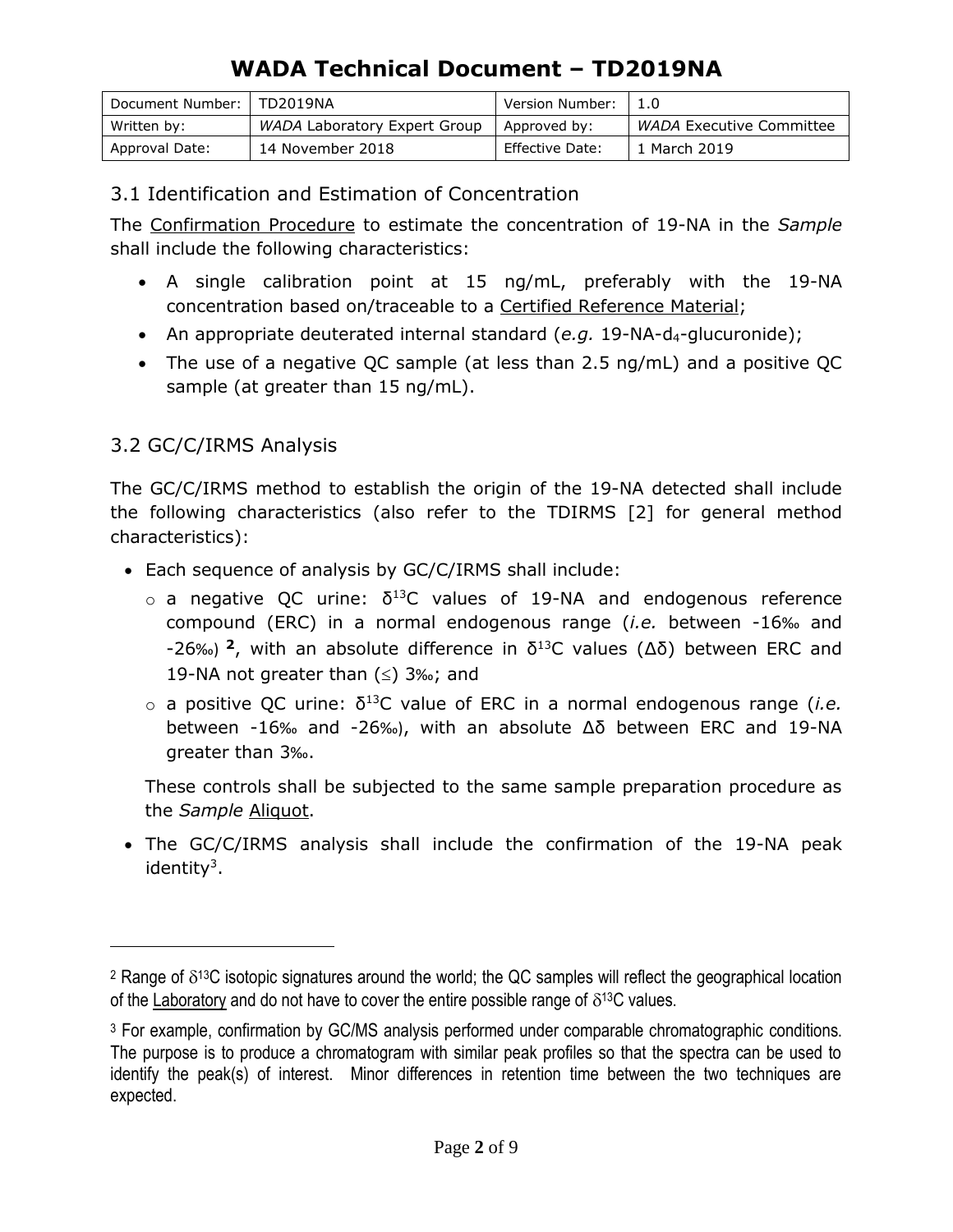| Document Number: | TD2019NA                     | Version Number: |                          |
|------------------|------------------------------|-----------------|--------------------------|
| Written by:      | WADA Laboratory Expert Group | Approved by:    | WADA Executive Committee |
| Approval Date:   | 14 November 2018             | Effective Date: | 1 March 2019             |

GC/C/IRMS analysis shall be performed in the following cases **<sup>4</sup>**:

- *Samples* in which the concentration of 19-NA is estimated between 2.5 and 15 ng/mL **<sup>5</sup>**, except in cases of pregnancy or in the presence of tetrahydronorethisterone;
- In cases of pregnancy, when the estimated 19-NA concentration is greater than 15 ng/mL **<sup>5</sup>**, **6**.

Furthermore, GC/C/IRMS analysis may be performed on *Samples* containing 19-NA at estimated concentrations not greater than 2.5 ng/mL. In such cases, a positive GC/C/IRMS analysis showing the presence of 19-NA of exogenous origin is sufficient evidence to report an *AAF*.

Laboratories that do not have the analytical capacity to perform GC/C/IRMS analysis for 19-NA shall have *Samples* transferred to and analyzed by another Laboratory that has such analytical capacity.

Due to the occurrence of preparations of 19-norsteroids with a carbon isotopic signature ( $^{13}C/^{12}C$ ) close to that of endogenous human urinary steroids (*e.g.*  $\delta_{19\text{-NA}}$ =-20 ‰ to -24 ‰), the result of the GC/C/IRMS analysis of the produced 19-NA may not readily indicate its exogenous origin in some populations of *Athletes*. Therefore, in *Samples* from males and non-pregnant females, when the estimated concentration of 19-NA is greater than 2.5 ng/mL and the result of the GC/C/IRMS analysis is negative (*i.e.* not consistent with an exogenous origin of 19-NA) or inconclusive, the Laboratory shall determine the ratio of 19-NA to 19-NE based on

<sup>5</sup> After adjustment for the urine specific gravity (SG), if SG*Sample* > 1.018, according to:

$$
Conc_{1.020} = \frac{(1.020 - 1)}{(SG_{sample\_Max} - 1)} \cdot Conc_{measured}
$$

 $\overline{a}$ 

[Refer to the effective TD DL for instructions on calculating SG*Sample\_*Max].

6 In cases of pregnancy, when the estimated concentration of 19-NA in a urine *Sample* is between 2.5 and 15 ng/mL, the GC/C/IRMS analysis may also be performed to ascertain the endogenous origin of 19-NA.

<sup>4</sup> To reject the hypothesis of endogenous or *in-situ* 19-NA formation the following criteria, based on the application of GC/C/IRMS analysis, shall be met simultaneously:

i- The absolute Δδ value between the endogenous reference compound (ERC) [*e.g.* A or pregnanediol (PD)] and 19-NA, *i.e.*  $|\Delta \delta| = |\delta_{ERC} - \delta_{19\text{-NA}}|$ , is greater than 3  $\circ/_{\text{oo}}$ , and

ii- The standard combined uncertainty ( $u_c$ ) associated with the determination of δ<sup>13</sup>C values, as estimated by the Laboratory during the GC/C/IRMS method validation, is not greater than 1.0 % (*uc\_Max*).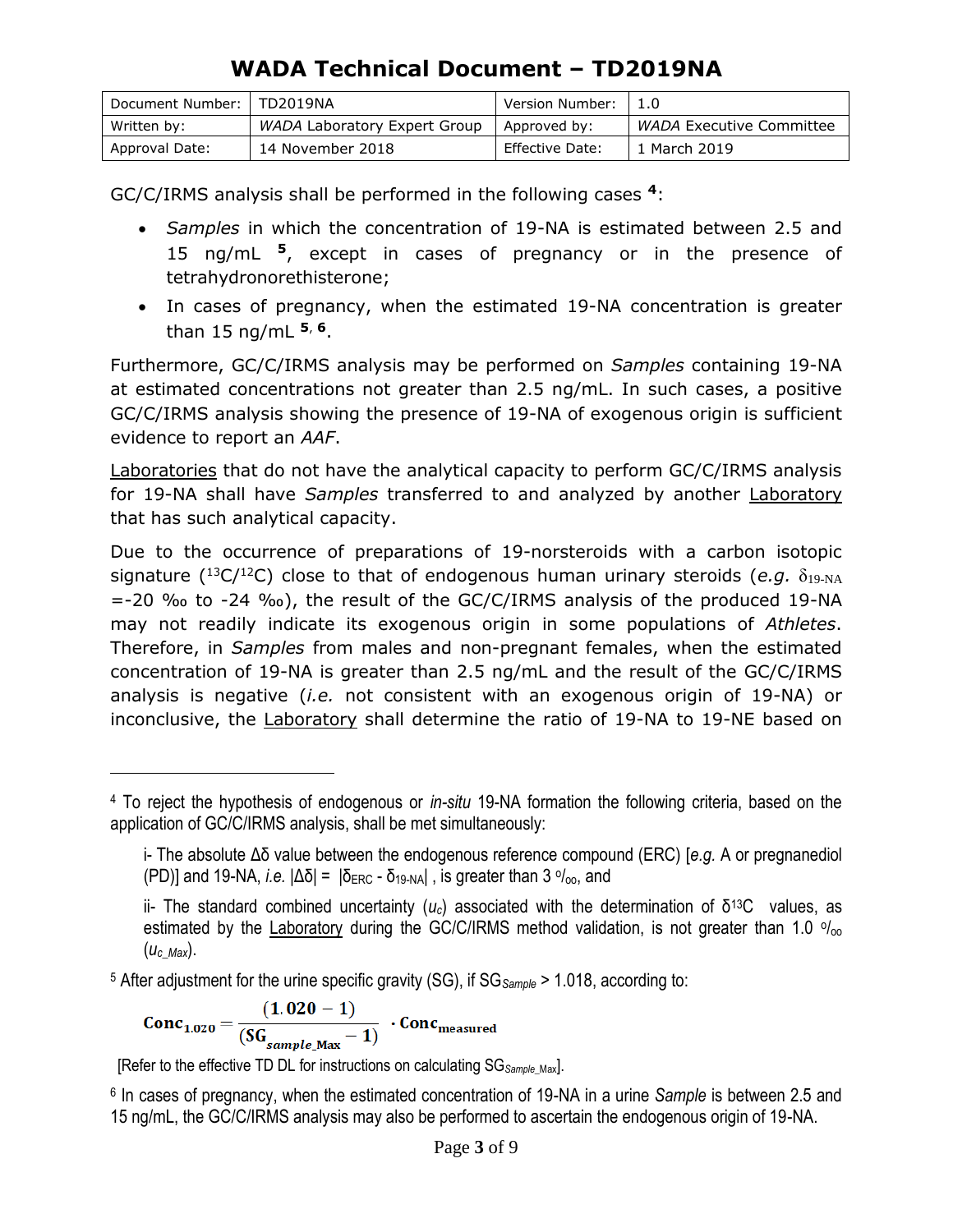| Document Number: | l TD2019NA                   | Version Number: |                          |
|------------------|------------------------------|-----------------|--------------------------|
| Written by:      | WADA Laboratory Expert Group | Approved by:    | WADA Executive Committee |
| Approval Date:   | 14 November 2018             | Effective Date: | 1 March 2019             |

the relative signals from the GC/MS analysis **<sup>7</sup>**. This ratio may serve as a possible indicator of the administration of 19-norsteroids by excluding the *in-situ* formation of 19-NA [3].

### 3.3 Additional Tests

#### 3.3.1 Test for Norethisterone and Pregnancy

19-NA is excreted during pregnancy and as a minor *Metabolite* of norethisterone [4], a progestogen agent of permitted use present in some oral contraceptives. Therefore, when the estimated concentration of 19-NA exceeds 2.5 ng/mL in the urine *Sample* of a female *Athlete,* the Laboratory shall perform:

- an analysis for the use of norethisterone-based contraceptives (*e.g.* detection of tetrahydronorethisterone), and if negative
- an analysis for pregnancy [e.g. based on the measurement of urinary human Chorionic Gonadotrophin (hCG)].

### 3.3.2 Test for demethylation

 $\overline{a}$ 

In addition, but rarely, 19-NA may be produced in urine *Samples*, in small concentrations, by *in-situ* 19-demethylation of androsterone (A) [5]. The reaction being more efficient with the 5β-isomer (*i.e.* 19-NE), such *Samples* show a lower than usual ratio of 19-NA to 19-NE (*i.e.*  $\leq$  3), which is also less than the ratio of their respective urinary precursors androsterone(A)/etiocholanolone(Etio) **<sup>8</sup>**. This possible *in-situ* formation of 19-NA can be verified by GC/C/IRMS analysis [3, 6].

### 3.3 "B" *Sample* Confirmation Procedure

- In cases when the *AAF* for the "A" *Sample* is based on the results of a GC/C/IRMS analysis, the "B" *Sample* Confirmation Procedure also requires the GC/C/IRMS analysis (and identification of 19-NA);
- In cases when the estimated concentration of 19-NA is shown to be greater than 15 ng/mL in a *Sample* collected from a male or a non-pregnant female *Athlete*, the "B" *Sample* Confirmation Procedure requires the identification of 19-NA only.

<sup>7</sup> The response of 19-NA and 19-NE is assumed to be sufficiently similar.

<sup>8</sup> In the absence of inhibitors of 5α-reductase (*e.g.* finasteride).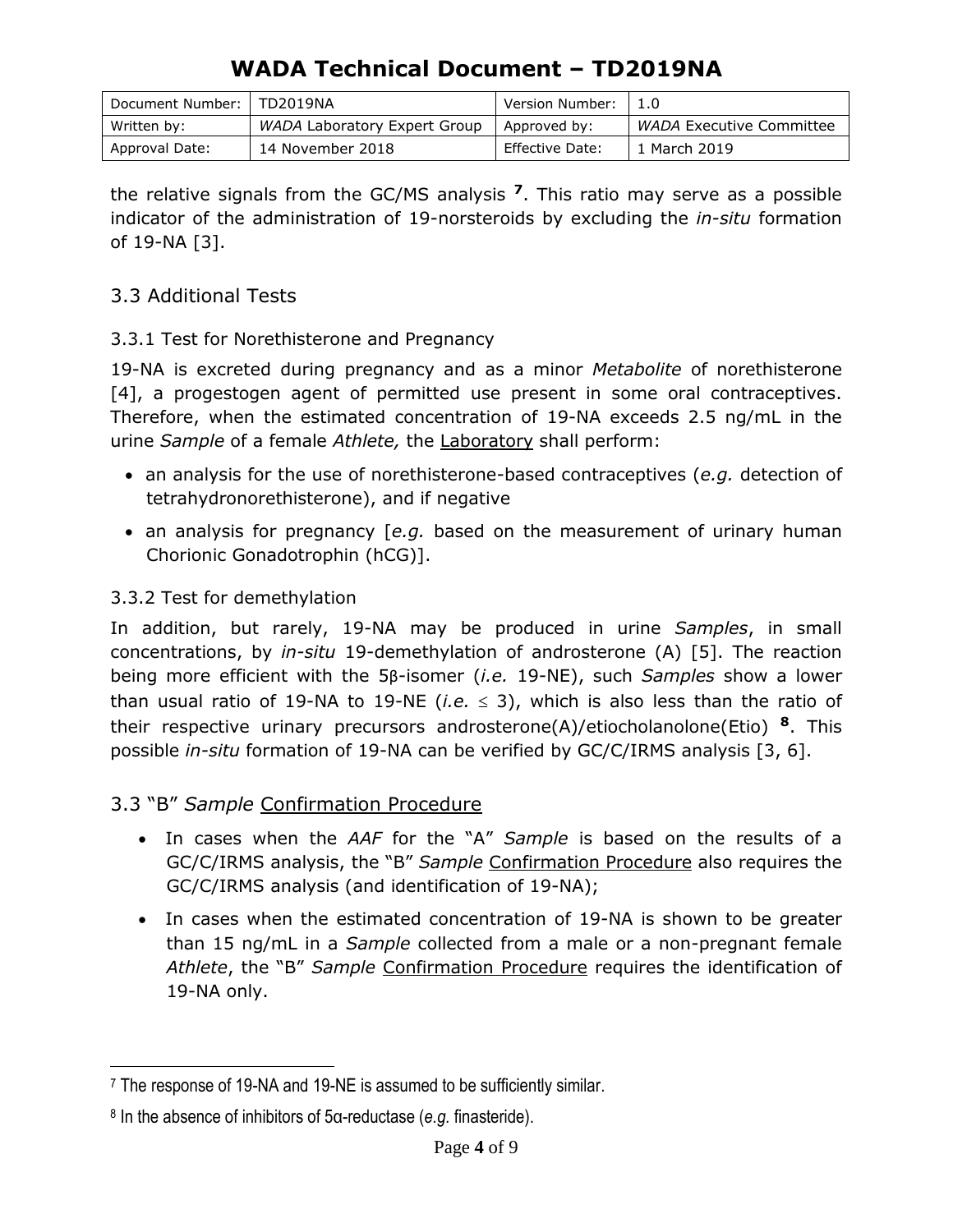| Document Number:   TD2019NA |                              | Version Number: |                                 |
|-----------------------------|------------------------------|-----------------|---------------------------------|
| Written by:                 | WADA Laboratory Expert Group | Approved by:    | <i>WADA</i> Executive Committee |
| Approval Date:              | 14 November 2018             | Effective Date: | 1 March 2019                    |

### **4.0 Reporting**

The Laboratory shall report 19-NA detected in a *Sample* from a male or a female *Athlete* as defined below:

#### **A.** *Samples* **from pregnant female** *Athletes*

**No reference to the pregnancy status of an** *Athlete* **shall be reported in any case.**

*Adverse Analytical Finding (AAF):* 

o *Samples* for which the results of the GC/C/IRMS analysis are consistent with the exogenous origin of 19-NA (see section 3.2 above) **<sup>4</sup>**.

[The estimated concentration of 19-NA **<sup>9</sup>** and the results of the GC/C/IRMS analysis **<sup>10</sup>** shall be included in the Test Report].

*Atypical Finding* (*ATF*):

 $\overline{a}$ 

o *Samples* for which the estimated 19-NA concentration is greater than (>) 15 ng/mL **<sup>5</sup>** and the results of the mandatory GC/C/IRMS analysis are inconclusive or consistent with an endogenous origin of 19-NA (see section 3.2 above) **4**.

[The estimated concentration of 19-NA **<sup>9</sup>** and the results of the GC/C/IRMS analysis **<sup>10</sup>** shall be included in the Test Report].

"No *Prohibited Substance* or *Method* on the test menu was detected":

o No other *Prohibited Substance* or *Prohibited Method* has been confirmed in the *Sample*, and

o *Samples* for which the estimated 19-NA concentration is equal to or less than  $(\le)$  15 ng/mL <sup>5</sup> and the GC/C/IRMS analysis was either not performed or the results are inconclusive/consistent with an endogenous origin of 19-NA (see section 3.2 above) **4**.

<sup>9</sup> No strict quantification (and, therefore, no Measurement Uncertainty estimation) is required in the Confirmation Procedure for 19-NA. The application of a one-point calibrator at 15 ng/mL and appropriate QC samples is sufficient to confirm the estimated 19-NA concentration. The result shall be expressed as " $\leq$  15 ng/mL" or ">15 ng/mL", as applicable.

<sup>10</sup> The Test Report for the GC/C/IRMS analysis shall include a comment indicating whether or not the GC/C/IRMS finding is consistent with an exogenous origin of 19-NA, the δ <sup>13</sup>C values for 19-NA and ERC as well as the associated *uc*, expressed in ‰ units.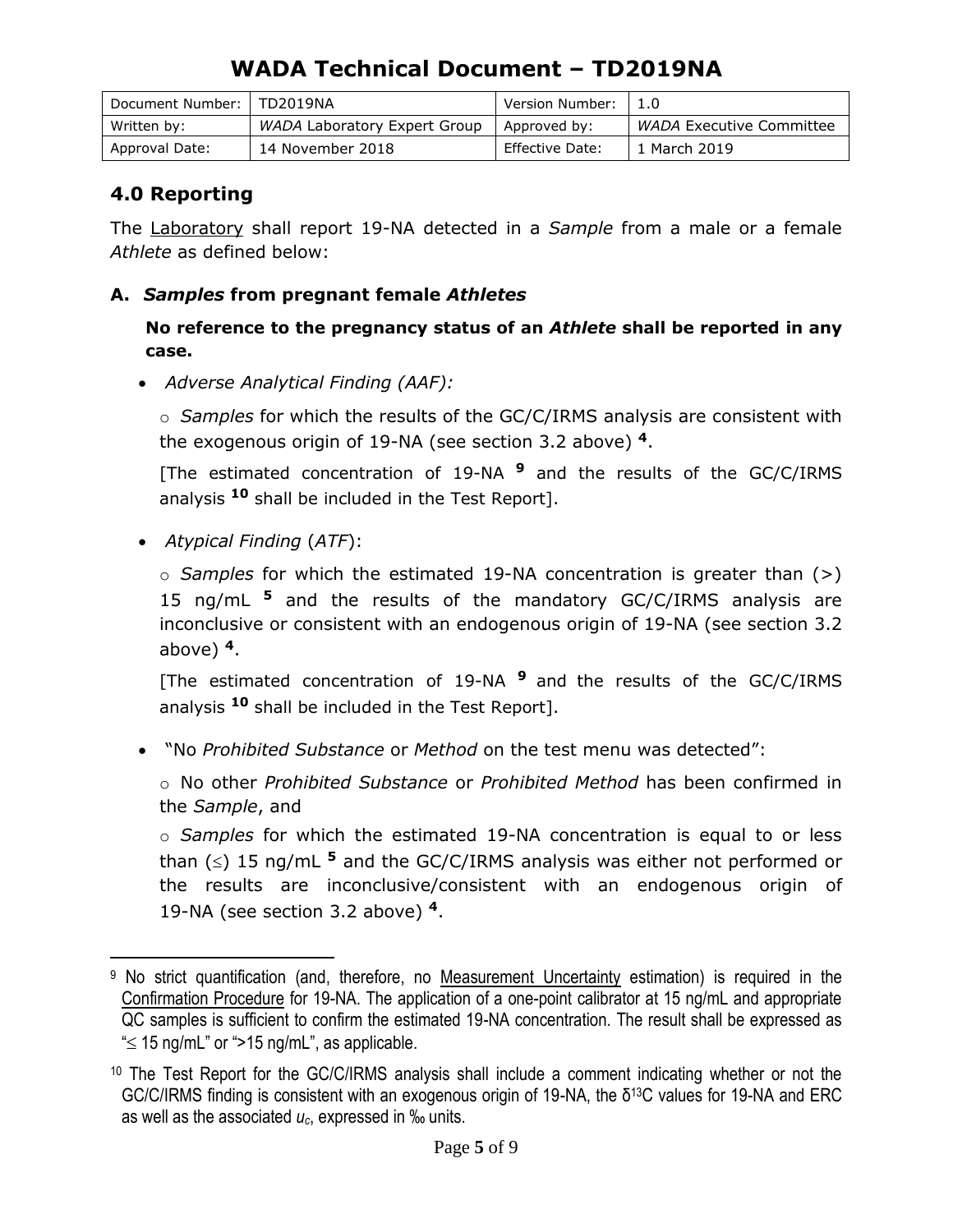| Document Number: | TD2019NA                     | Version Number: |                          |
|------------------|------------------------------|-----------------|--------------------------|
| Written by:      | WADA Laboratory Expert Group | Approved by:    | WADA Executive Committee |
| Approval Date:   | 14 November 2018             | Effective Date: | 1 March 2019             |

#### **B.** *Samples* **from female** *Athletes* **using norethisterone**

*Atypical Finding* (*ATF*):

o *Samples* for which the 19-NA concentration is estimated to be greater than (>) 10 ng/mL **<sup>5</sup>**.

[The estimated concentration of 19-NA **<sup>9</sup>** shall be included in the Test Report. In addition, a comment shall be added describing the finding that demonstrates the use of norethisterone **<sup>11</sup>** (*e.g.* "19-norandrosterone (19-NA) was found in the *Sample* at an estimated concentration greater than (>) 10 ng/mL. Tetrahydronorethisterone, a *Metabolite* of norethisterone, was also detected in the *Sample*)].

"No *Prohibited Substance* or *Method* on the test menu was detected":

o No other *Prohibited Substance* or *Prohibited Method* has been confirmed in the *Sample*, and

 $\circ$  *Samples* for which the 19-NA concentration is equal to or less than  $(\le)$ 10 ng/mL **<sup>5</sup>**.

[**In this case, no reference to the use of norethisterone shall be included in the Test Report**]

#### **C.** *Samples* **from male or female** *Athletes* **(neither pregnant nor using norethisterone)**

*Adverse Analytical Finding (AAF):* 

 $\overline{a}$ 

o *Samples* for which the estimated 19-NA concentration is greater than (>) 15 ng/mL **<sup>5</sup>**.

[The estimated concentration of 19-NA **<sup>9</sup>** shall be included in the Test Report. In addition, for female *Athletes*, a comment shall be added explaining that pregnancy and the use of norethisterone were excluded (*e.g. "the 19-NA finding is not consistent with pregnancy or the use of norethisterone"*);

o *Samples* for which the estimated 19-NA concentration is equal to or less than  $(\le)$  15 ng/mL <sup>5</sup> and the results of the GC/C/IRMS analysis are consistent with an exogenous origin of 19-NA (see section 3.2 above) **<sup>4</sup>**.

<sup>&</sup>lt;sup>11</sup> Or of any other substance that is converted to norethisterone and further metabolized to tetrahydronorethisterone.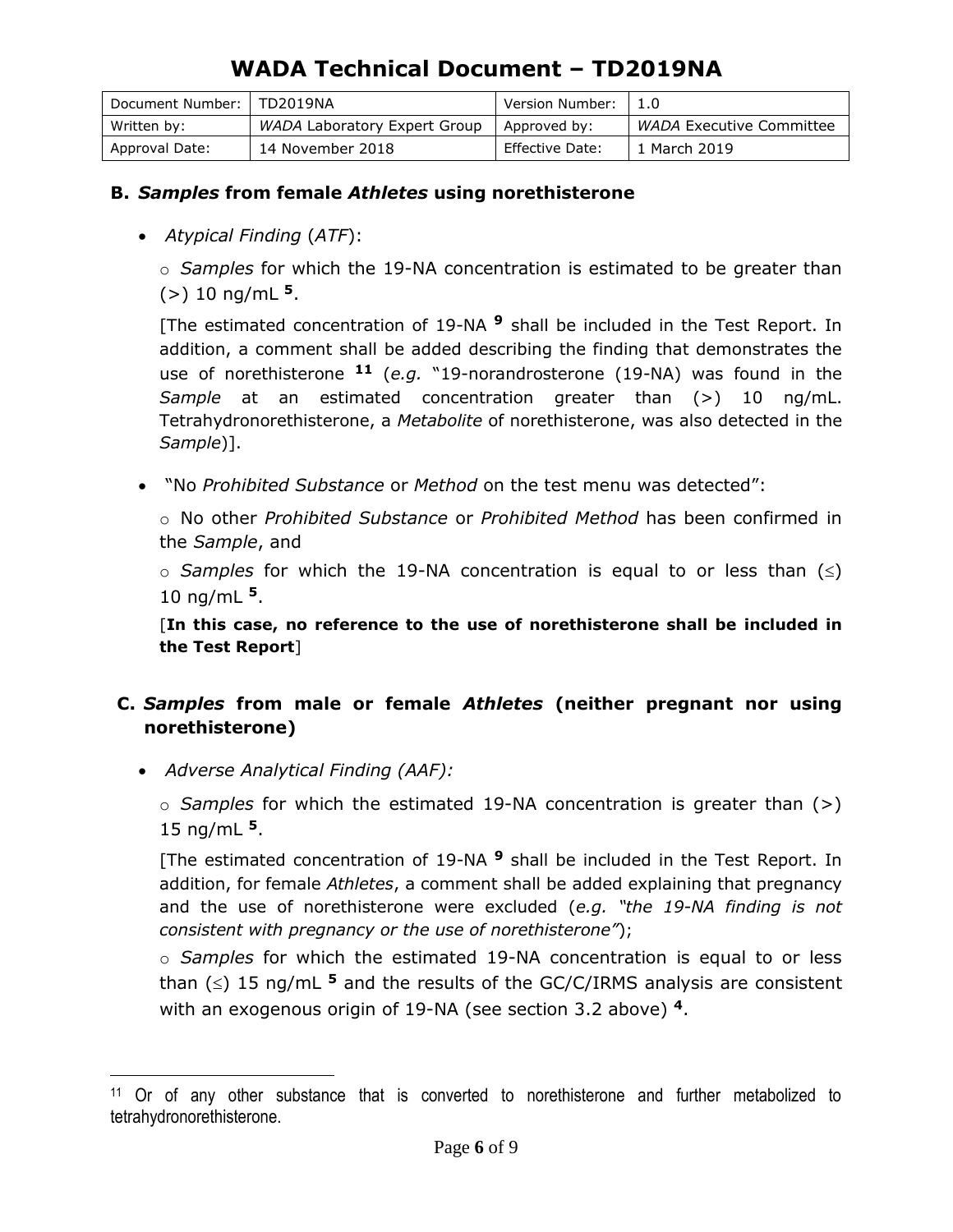| Document Number: | TD2019NA                     | Version Number: |                                 |
|------------------|------------------------------|-----------------|---------------------------------|
| Written by:      | WADA Laboratory Expert Group | Approved by:    | <i>WADA</i> Executive Committee |
| Approval Date:   | 14 November 2018             | Effective Date: | L March 2019                    |

[The estimated concentration of 19-NA **<sup>9</sup>** and the results of the GC/C/IRMS analysis **<sup>10</sup>** shall be included in the Test Report. In addition, for female *Athletes*, a comment shall be added explaining that the use of norethisterone was excluded (*e.g. "the 19-NA finding is not consistent with the use of norethisterone"*)].

*Atypical Finding* (*ATF*):

o *Samples* for which the estimated 19-NA concentration is equal to or less than  $(\le)$  15 ng/mL <sup>5</sup> and the results of the GC/C/IRMS analysis are inconclusive or consistent with an endogenous origin of 19-NA (see section 3.2 above) **<sup>4</sup>**, and the ratio of 19-NA to 19-NE is greater (>) than 3.

[The estimated concentration of 19-NA **<sup>9</sup>**, the results of the GC/C/IRMS analysis **<sup>10</sup>** and the ratio of 19-NA to 19-NE shall be included in the Test Report. A comment shall be added explaining that the results of the GC/C/IRMS analysis were inconclusive (*e.g.* due to the presence of interfering compound(s) or any other factor preventing a reliable GC/C/IRMS measurement) or consistent with an endogenous origin of 19-NA. In addition, for female *Athletes*, a comment shall be added explaining that pregnancy was excluded (*e.g. "the 19-NA finding is not consistent with pregnancy"*)].

"No *Prohibited Substance* or *Method* on the test menu was detected":

o *No* other *Prohibited Substance* or *Prohibited Method* has been confirmed in the *Sample*, and

o *Samples* for which the estimated 19-NA concentration is equal to or less than  $(\le)$  2.5 ng/mL <sup>5</sup> (and too low to perform GC/C/IRMS analysis);

o *Samples* for which the estimated 19-NA concentration is greater than (>) 2.5 ng/mL but not exceeding  $(\le)$  15 ng/mL  $^5$ , and the ratio of 19-NA to 19-NE is not greater than  $(\le)$  3, and the results of the GC/C/IRMS analysis are consistent with an endogenous origin (*i.e. in-situ* formation) of 19-NA (see section 3.2 above) **4**.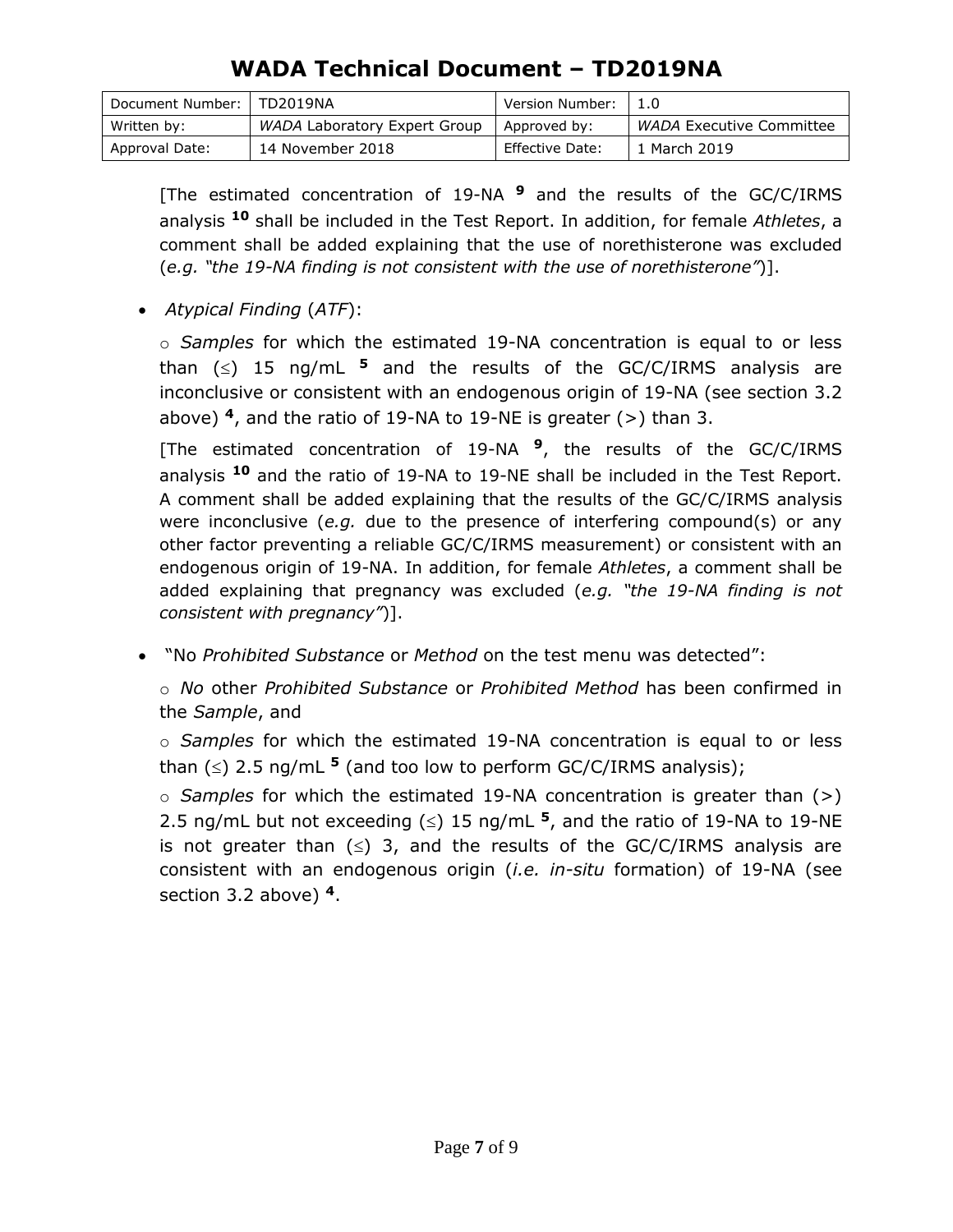| Document Number: | TD2019NA                     | Version Number: |                                 |
|------------------|------------------------------|-----------------|---------------------------------|
| Written by:      | WADA Laboratory Expert Group | Approved by:    | <i>WADA</i> Executive Committee |
| Approval Date:   | 14 November 2018             | Effective Date: | 1 March 2019                    |

#### **5.0 References**

1. *WADA* Technical Document TDIDCR: Minimum Criteria for Chromatographic-Mass Spectrometric Confirmation of the Identity of Analytes for Doping Control Purposes.

<https://www.wada-ama.org/en/what-we-do/science-medical/laboratories>

- 2. *WADA* Technical Document TDIRMS: Detection of synthetic forms of Endogenous Anabolic Androgenic Steroids by GC/C/IRMS. <https://www.wada-ama.org/en/what-we-do/science-medical/laboratories>
- 3. Guay C, Goudreault D, Schänzer W, Flenker U, Ayotte C. Excretion of norsteroids' phase II metabolites of different origin in human. *Steroids* 2009; 74: 350-8.
- 4. Walker CJ, Cowan DA, James VHT, Lau JCY, Kicman AT. Doping in sport—1. Excretion of 19-norandrosterone by healthy women, including those using contraceptives containing norethisterone. *Steroids* 2009; 74: 329-35.
- 5. [Grosse J,](http://www.ncbi.nlm.nih.gov/sites/entrez?Db=pubmed&Cmd=Search&Term=%22Grosse%20J%22%5BAuthor%5D&itool=EntrezSystem2.PEntrez.Pubmed.Pubmed_ResultsPanel.Pubmed_DiscoveryPanel.Pubmed_RVAbstractPlus) [Anielski P,](http://www.ncbi.nlm.nih.gov/sites/entrez?Db=pubmed&Cmd=Search&Term=%22Anielski%20P%22%5BAuthor%5D&itool=EntrezSystem2.PEntrez.Pubmed.Pubmed_ResultsPanel.Pubmed_DiscoveryPanel.Pubmed_RVAbstractPlus) [Hemmersbach P,](http://www.ncbi.nlm.nih.gov/sites/entrez?Db=pubmed&Cmd=Search&Term=%22Hemmersbach%20P%22%5BAuthor%5D&itool=EntrezSystem2.PEntrez.Pubmed.Pubmed_ResultsPanel.Pubmed_DiscoveryPanel.Pubmed_RVAbstractPlus) [Lund H,](http://www.ncbi.nlm.nih.gov/sites/entrez?Db=pubmed&Cmd=Search&Term=%22Lund%20H%22%5BAuthor%5D&itool=EntrezSystem2.PEntrez.Pubmed.Pubmed_ResultsPanel.Pubmed_DiscoveryPanel.Pubmed_RVAbstractPlus) [Mueller RK,](http://www.ncbi.nlm.nih.gov/sites/entrez?Db=pubmed&Cmd=Search&Term=%22Mueller%20RK%22%5BAuthor%5D&itool=EntrezSystem2.PEntrez.Pubmed.Pubmed_ResultsPanel.Pubmed_DiscoveryPanel.Pubmed_RVAbstractPlus) [Rautenberg C,](http://www.ncbi.nlm.nih.gov/sites/entrez?Db=pubmed&Cmd=Search&Term=%22Rautenberg%20C%22%5BAuthor%5D&itool=EntrezSystem2.PEntrez.Pubmed.Pubmed_ResultsPanel.Pubmed_DiscoveryPanel.Pubmed_RVAbstractPlus) [Thieme D.](http://www.ncbi.nlm.nih.gov/sites/entrez?Db=pubmed&Cmd=Search&Term=%22Thieme%20D%22%5BAuthor%5D&itool=EntrezSystem2.PEntrez.Pubmed.Pubmed_ResultsPanel.Pubmed_DiscoveryPanel.Pubmed_RVAbstractPlus) Formation of 19-norsteroids by *in situ* demethylations of endogenous steroids in stored urine samples. *Steroids* 2005; 70: 499-506.
- 6. [Hebestreit M,](http://www.ncbi.nlm.nih.gov/sites/entrez?Db=pubmed&Cmd=Search&Term=%22Hebestreit%20M%22%5BAuthor%5D&itool=EntrezSystem2.PEntrez.Pubmed.Pubmed_ResultsPanel.Pubmed_DiscoveryPanel.Pubmed_RVAbstractPlus) [Flenker U,](http://www.ncbi.nlm.nih.gov/sites/entrez?Db=pubmed&Cmd=Search&Term=%22Flenker%20U%22%5BAuthor%5D&itool=EntrezSystem2.PEntrez.Pubmed.Pubmed_ResultsPanel.Pubmed_DiscoveryPanel.Pubmed_RVAbstractPlus) [Fusshöller G,](http://www.ncbi.nlm.nih.gov/sites/entrez?Db=pubmed&Cmd=Search&Term=%22Fussh%C3%B6ller%20G%22%5BAuthor%5D&itool=EntrezSystem2.PEntrez.Pubmed.Pubmed_ResultsPanel.Pubmed_DiscoveryPanel.Pubmed_RVAbstractPlus) [Geyer H,](http://www.ncbi.nlm.nih.gov/sites/entrez?Db=pubmed&Cmd=Search&Term=%22Geyer%20H%22%5BAuthor%5D&itool=EntrezSystem2.PEntrez.Pubmed.Pubmed_ResultsPanel.Pubmed_DiscoveryPanel.Pubmed_RVAbstractPlus) [Güntner U,](http://www.ncbi.nlm.nih.gov/sites/entrez?Db=pubmed&Cmd=Search&Term=%22G%C3%BCntner%20U%22%5BAuthor%5D&itool=EntrezSystem2.PEntrez.Pubmed.Pubmed_ResultsPanel.Pubmed_DiscoveryPanel.Pubmed_RVAbstractPlus) [Mareck U,](http://www.ncbi.nlm.nih.gov/sites/entrez?Db=pubmed&Cmd=Search&Term=%22Mareck%20U%22%5BAuthor%5D&itool=EntrezSystem2.PEntrez.Pubmed.Pubmed_ResultsPanel.Pubmed_DiscoveryPanel.Pubmed_RVAbstractPlus) [Piper T,](http://www.ncbi.nlm.nih.gov/sites/entrez?Db=pubmed&Cmd=Search&Term=%22Piper%20T%22%5BAuthor%5D&itool=EntrezSystem2.PEntrez.Pubmed.Pubmed_ResultsPanel.Pubmed_DiscoveryPanel.Pubmed_RVAbstractPlus) [Thevis](http://www.ncbi.nlm.nih.gov/sites/entrez?Db=pubmed&Cmd=Search&Term=%22Thevis%20M%22%5BAuthor%5D&itool=EntrezSystem2.PEntrez.Pubmed.Pubmed_ResultsPanel.Pubmed_DiscoveryPanel.Pubmed_RVAbstractPlus)  [M,](http://www.ncbi.nlm.nih.gov/sites/entrez?Db=pubmed&Cmd=Search&Term=%22Thevis%20M%22%5BAuthor%5D&itool=EntrezSystem2.PEntrez.Pubmed.Pubmed_ResultsPanel.Pubmed_DiscoveryPanel.Pubmed_RVAbstractPlus) [Ayotte C,](http://www.ncbi.nlm.nih.gov/sites/entrez?Db=pubmed&Cmd=Search&Term=%22Ayotte%20C%22%5BAuthor%5D&itool=EntrezSystem2.PEntrez.Pubmed.Pubmed_ResultsPanel.Pubmed_DiscoveryPanel.Pubmed_RVAbstractPlus) [Schänzer W.](http://www.ncbi.nlm.nih.gov/sites/entrez?Db=pubmed&Cmd=Search&Term=%22Sch%C3%A4nzer%20W%22%5BAuthor%5D&itool=EntrezSystem2.PEntrez.Pubmed.Pubmed_ResultsPanel.Pubmed_DiscoveryPanel.Pubmed_RVAbstractPlus) Determination of the origin of urinary norandrosterone traces by gas chromatography combustion isotope ratio mass spectrometry. *Analyst* 2006; 131:1021-6.